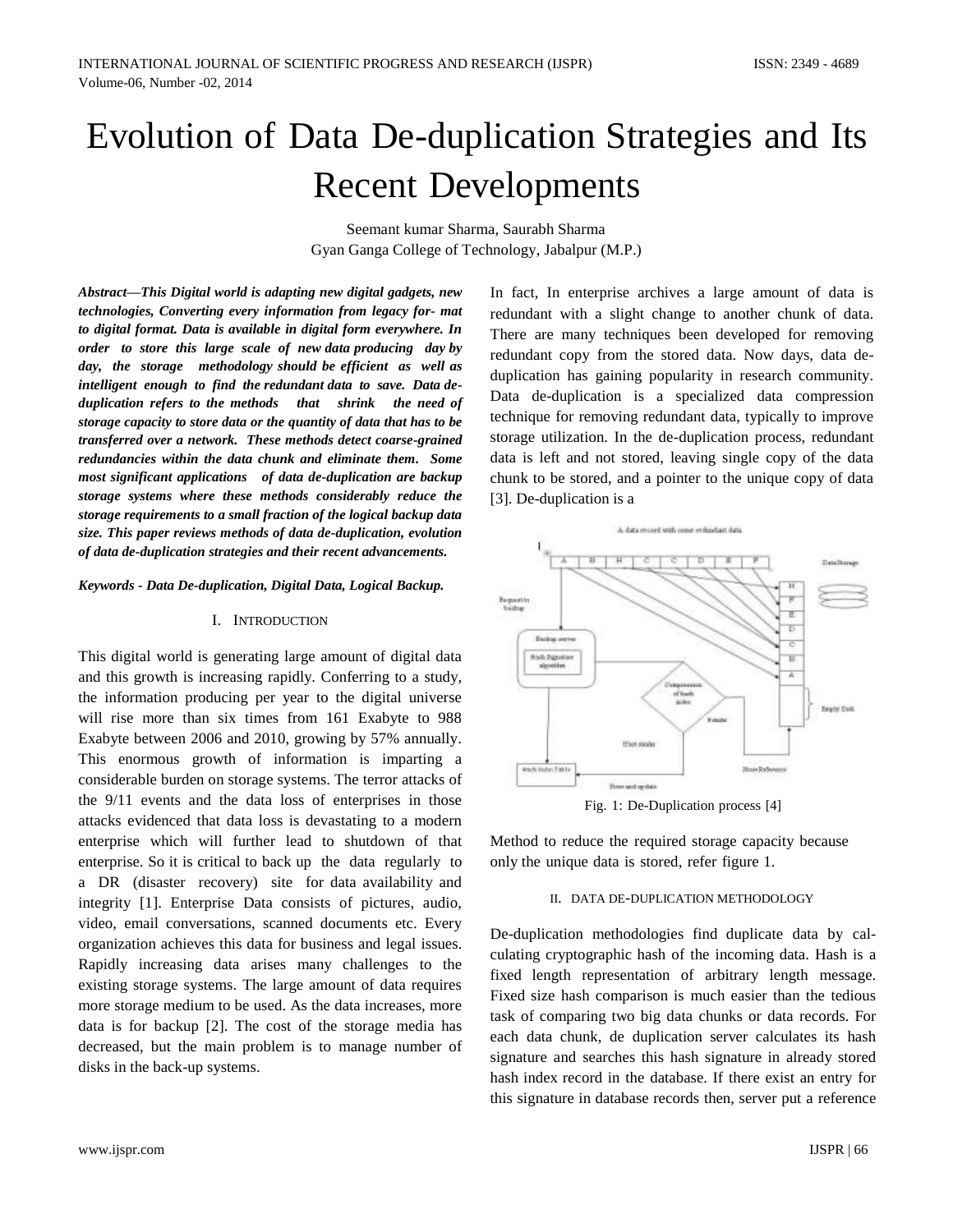of the existing record in the place instead of storing entire data chunk. Otherwise if there were no match found than server write this data file to disk and adds an entry for its hash signature in the hash index database.

# III. TYPES OF DATA DE-DUPLICATION

Data de-duplication can be classified in many categories, four major classifications are on the following basis:

- Point of application
- Time of application,
- **Granularity**
- Algorithm



Fig. 2: De-Duplication Classification

The relation between these categories are shown in figure 2.

A. Point of Application De-duplication

There are two places where data de-duplication can occur i.e. source-de-duplication or target-dedulication.

1) Source-de-duplication (Client Side): If de-duplication is performed at client side where the data is created before sending it for backup at storage server, this type of method is known as source-de-duplication. The main benefit of this method is the reduction of bandwidth utilization. We can save large amount of bandwidth and reduce network traffic as well as low overhead on backup servers. Authors [5] used this method to create LBFS(low-bandwidth network file system). OpenDedup [6] and S3QL [7] are cloud based file system wrappers which uses this approach to reduce network bandwith.

2) Target-de-duplication (Server Side): If de-duplication is performed after transmission of data at the backu server end,

this method is called as target-de-duplication or server side. Client side processing for de-duplication can cause performance bottleneck at client side for large amount of data hence server side de-duplication can reduce this problem by processing data at server side. Drawback with this scheme is that it requires high end hardware at server side which may be costly in some cases. This method is not an optimal scheme for low bandwidth networks. Venti [8] and ZFS [9] are two famous systems which uses target based method.

# *B. Time based De-duplication*

There are major two methods for de-duplication techniques on the basis of time i.e. the de duplication is performed offline and Inline (online).

1) Offline de-duplication: The incoming data for storage is stored to disk first and then de-duplication happens after storing. After storage de-duplication process analyzes the stored data chunks and if the process detected duplicate chunks it will delete those chunks and put a pointer, pointing to existing data stored earlier. If no duplication has found then no change takes place. Offline method shows improved write performance due to almost no CPU intensive calculations during data write on disk. IBM Store Tank [10], Netapp ASIS [11] and EMC Clara [12] are typical example which are using this method for storage de-duplication.

2) Inline de-duplication: This methods search for dupli- cates in file data from the incoming request before being written to disk. The incoming data will remain in RAM until de-duplication detection get complete. If the data is unique it is transmitted to storage disk through IO channel as well as a new hash entry is created on hash index database. This method increases data write time for storage due to intensive CPU calculations at the time of IO. Venti [8], OpenDedup [6] and S3QL [7] uses inline de-duplication method for data archival.

Both methodology eliminates duplicate data from a storage system and frees up more space for new data. This reduction in storage requirement allows companies or organizations to withstand for long time without needing to purchase new storage. Low storage need requires lower costs in storage devices and result in cost saving.

# *C. Algorithm based De-duplication*

The main logic behind de-duplication is the algorithm it uses for redundancy check. Basically two algorithms are used to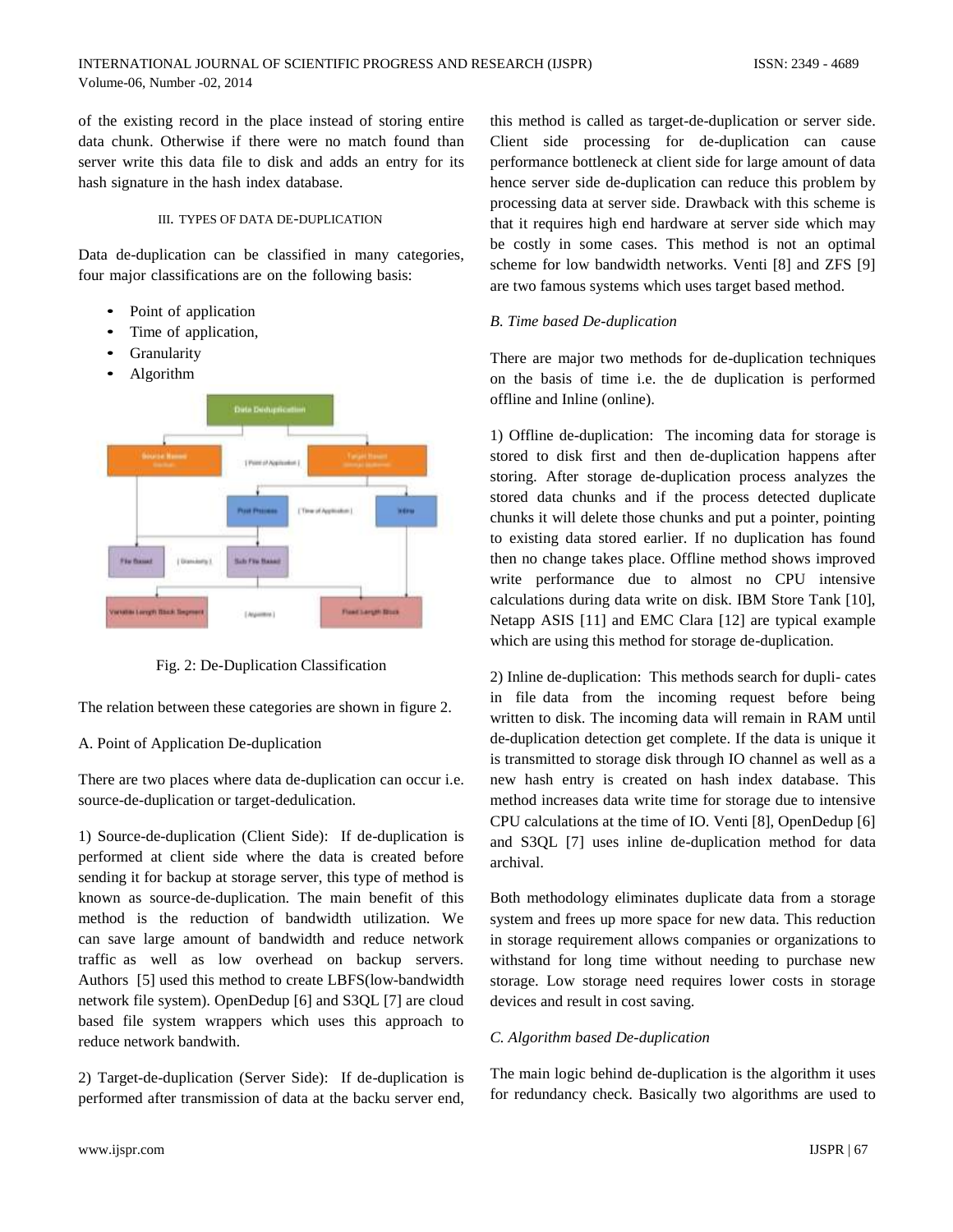check de-duplication:

- Delta Encoding
- Hashing

1) Delta Encoding based Dedulication: Earlier, Delta encoding is used as a main idea behind file compression methods like Bzip and 7Zip. For de-duplication purpose delta encoding compare two files for similarity and instead of writing entire second file, An encoded file of difference with first file is saved having a reference linking from the first file [13]. Delta encoding proved to be very effective when there is cases of storing highly similar file to the backup storage. The encoded file resulted after the delta de-duplication is known as patch file or diff file.

2) Hash based Dedulication: It is the widely used deduplication method. the main idea behind this method is to calculate hash of the data chunks and comare it with existing stored chunks to find the similarity between them. If hash values are same then the data being analyzed is already in storage and if no matching is found the chunk is unique and needs to be write on disk.

Hash based de-duplication can be classified into three methods:

- File Level De-duplication
- Block Level De-duplication
- Byte Level De-duplication



Fig. 3: File Level De-Duplication

# *a) File Level De-duplication:*

In file level de-duplication, Whole file is used as a record. When a file is reached to storage server for back up, server calculates and compare the hash signature of incoming file to already stored files hash index database. If the hash value matched means file is already present, so the server store a reference of it otherwise store entire file and make an entry for hash signature of this file in the hash table, Ref. Figure 3.



Fig. 4: Block Level De-Duplication

# b) Block Level De-duplication:

In block-level data de- duplication method, first of all the data stream to be stored is divided into data blocks(can be fixed or variable), hash signature of these blocks are calculated and compared with the hash index database of stored data block, and server checks for the similar block with the previously stored data block. If the hash of the data block is unique, server write this block to disk, and store its hash value in the hash index database; otherwise, only store the pointer which will point to the existing block address refer figure 4. This location pointer drastically reduces the storage need as compared to storing the entire block of data. Contrary to file level de-duplication, block level hashing has low granularity, resulting a better de-duplication ratio.



Fig. 5: Byte Level De-Duplication

A negative point for this significant storage saving is that the block-level de-duplication need a large hash table since hashes will be generated for every block of data, which also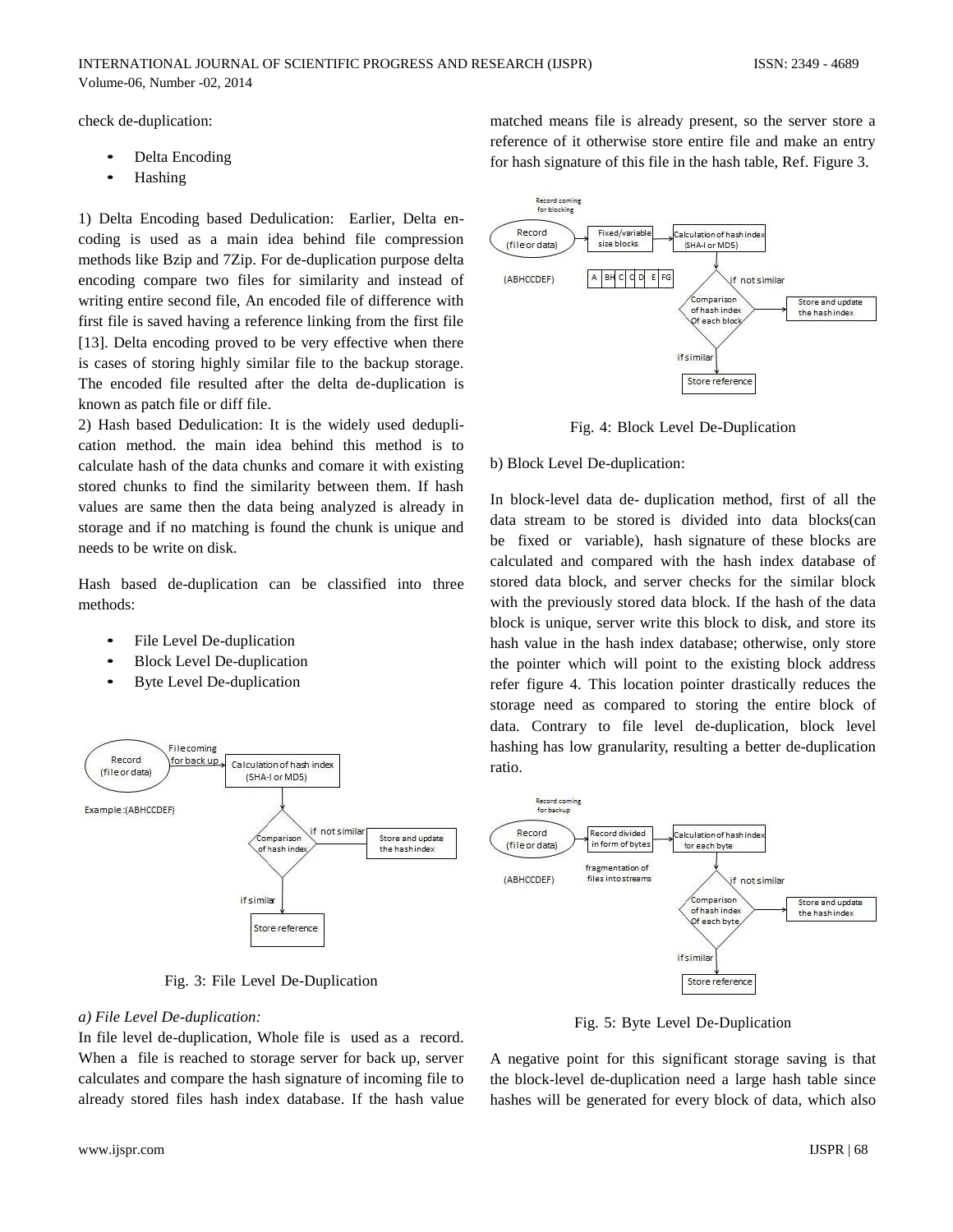means more computing time will be required when duplicates are being checked and the backup performance will be slower than File based de-duplication.

c) Byte Level De-duplication: The data to be stored is divided into the bytes and hash signature is calculated for byte, these hash signature are compared with the stored bytes signature on the server and take appropriate action according to matching of mismatching of records, refer figure 5. Byte level de-duplication performs with high deduplication ratio as compared to file level de-duplication and block level de- duplication, but byte level de-duplication causes many perfor- mance issues, which are as follows:

- Size of the hash table will become very large.
- It may lead to large file fragmentation.
- Finally, byte level de-duplication will lead to perfor- mance degradation.

#### IV. VARIOUS RESEARCHES AND PRODUCTS

Presently, the exploration in de-duplication area focused on two facets. Major part is the effectiveness of data reduction, that is, to eliminate the redundant data as much as possible in order to minimize the storage capacity constraint. Another focus is on increasing the efficiency of de-duplication process to harness the optimal utilization of the hardware.

almost every existing traditional storage system uses file level de-duplication[14]. Very few of the existing architecture uses the source de-duplication method and offer the de- duplication in the users file system [15]. Because of file system de-duplication, there is delay in transmitting data to backup server, the rest of the available architectures which uses target de-duplication strategy have single system deduplication that means at the server side a single system (Server) handles all the IO requests to archive data and keeps the data signatures for the number of disks attached to it.

Some earlier proposed architectures are VENTI [8], LBFS[15], SIS (single instance store)[16], and PASTICHEL<sup>[17]</sup>. VENTI and SIS uses fixed-size file partition method to divide the file into blocks. LBFS and PASTICHEL partition each file into variable sized blocks. Fixed-size partitioning technique is simple and easy to implement, but one of the significant drawback is that all the data blocks after the change point will get affected, and then misjudged as non-duplicate blocks.

Has collision is another problem in the available architectures will lead to data corruption, e.g. two different data chunks can produce the same hash signature, which will lead to removal of unique block erroneously. Still methods like LBFS [15] uses hash algorithm (SHA-1), and these hashing algorithms are considered that the hash collision chances are negligible.

In the present scenario, many organizations are involved in working with data de-duplication concept. Few of the organizations are IBM, Symantec, and NetApp. NetApp deduplication is a fundamental component of Data ONTAP operating system. NetApp de-duplication is the first that can be used broadly across many applications, including primary data, backup data, and archival data. Symantec also provides backup appliances that provide three step reduction processes. First it provides data de-duplication at source and targets both and reduces the data de-duplication complexity. IBMs TS7610 ProtecTIER De-duplication Appliance Express provides fast, reliable easy backup with deduplication technology.

#### **REFERENCES**

- [1] D. Reinsel, C. Chute, W. Schlichting, J. McArthur, S. Minton, I. Xheneti, A. Toncheva, and A. Manfrediz, "The expanding digital universe," 2007.
- [2] D. Bhagwat, K. Eshghi, D. D. E. Long, and M. Lillibridge, "Extreme binning: Scalable, parallel dedu- plication for chunk-based file backup." in MASCOTS. IEEE, 2009, pp. 1–9. [Online]. Available: http://dblp.unitrier.de/db/conf/mascots/mascots2009.html/BhagwatELL09
- [3] WikiPedia, "Data de-duplication." [Online]. Available: http://www.wikipedia.com/de-duplication
- [4] H. Biggar, "Experiencing data de-duplication: Improving efficiency and reducing capacity requirements," The Enterprise Strategy Group, 2007.
- [5] A. Muthitacharoen, B. Chen, and D. Mazieres, "A lowbandwidth network file system," in ACM SIGOPS Operating Systems Review, vol. 35, no. 5. ACM, 2001, pp. 174–187.
- [6] J. Bowling, "Opendedup: open-source de-duplication put to the test," Linux Journal, vol. 2013, no. 228, p. 2, 2013.
- [7] H. F. Deus, M. C. Correa, R. Stanislaus, M. Miragaia, W. Maass, H. De Lencastre, R. Fox, and J. S. Almeida, "S3ql: A distributed domain specific language for controlled semantic integration of life sciences data," BMC bioinformatics, vol. 12, no. 1, p. 285, 2011.